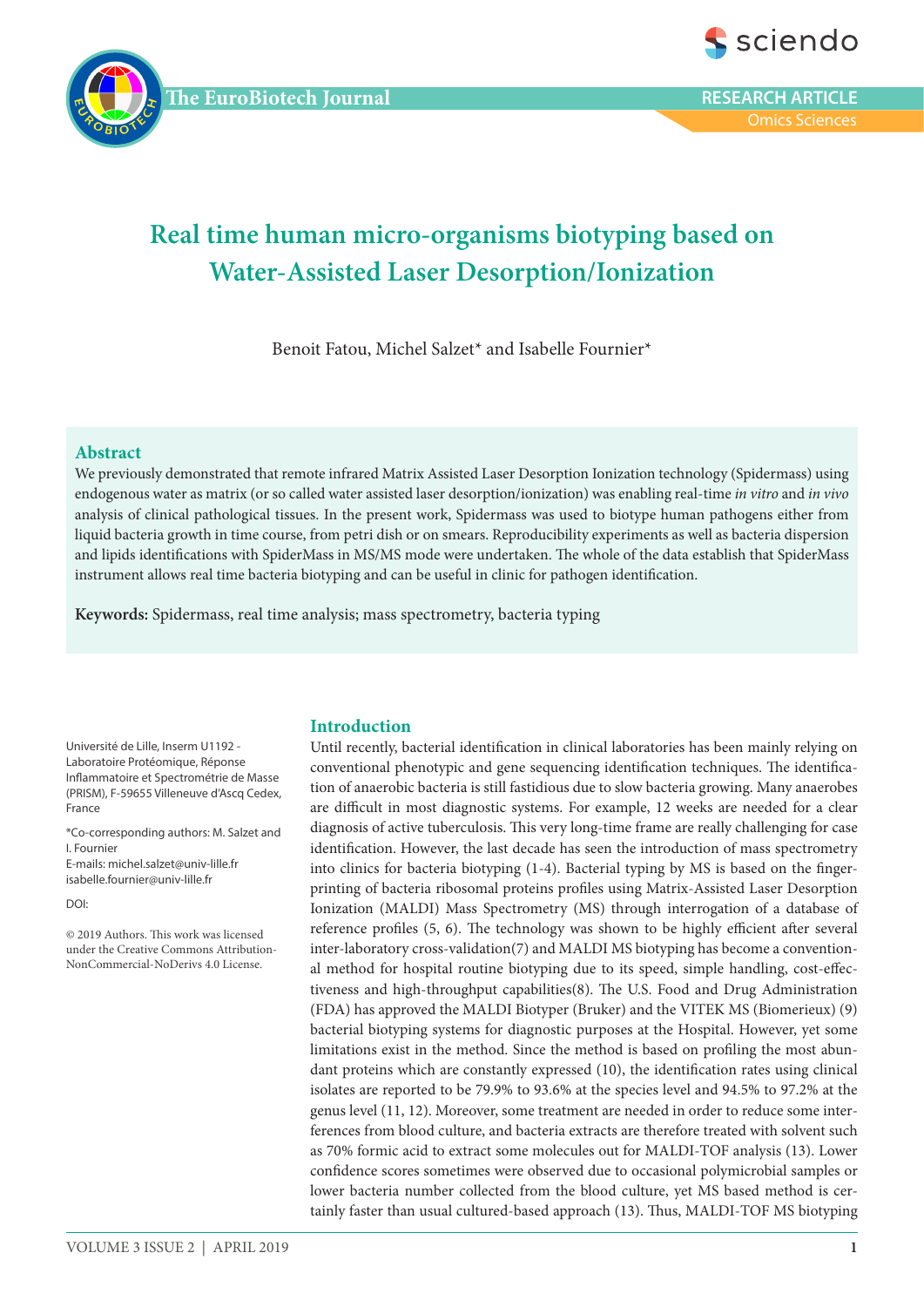

**Figure 1.**  Schematic representation of the tests proceed for pathogen identification using SpiderMass technology. 1) *E. Coli* were cultivated in poor broth medium. Microbial growth was assessed by the increase in A 620 nm after 8-hour incubation at 37°C . At different time of bacteria growth, 10 µl of the suspension are harvested and dropped either on agarose of a petri dish or smeared on glass slides. Direct analyses with SpiderMass were then conducted directly on the top of petri dish or smear. Direct m/z spectra profiles are then recorded.

systems have paved the way to a change of paradigm in bacteria typing. However, higher accuracy, confidence and convenience is still searched for. In this context, ambient ionization mass spectrometry (AIMS) techniques could represent an interesting alternative because of the limited sample preparation requested using such ambient methods are recently introduced in this field (14). Rapid Evaporative Ionisation Mass Spectrometry (REIMS) has been shown to provide a high-throughput platform for the rapid and accurate identification of bacterial and fungal isolates (15). In comparison to MALDI MS commercial systems, REIMS require no preparative steps nor time-consuming cell extractions (15). Species classification accuracy was found ranged between 96%-100% (16).

In this context, we performed human microorganism's bio-typing with a novel ambient ionization mass spectrometer; the Spidermass instrument. The technology is based on Remote Infrared Matrix-Assisted Laser Desorption/Ionization (Remote IR-MALDI) system using tissue endogenous water as matrix (17-19)and was shown to enable in-vivo real-time mass spectrometry analysis with minimal invasiveness in intra-operative conditions during surgery or on ex vivo tissue resection (20).

# **Material and Methods**

# **Human microorganisms**

Gram negative **(***E. coli D31, Pseudomonas aeruginosa);* Gram positive (St*aphylococcus aureus, Enterococcus faecalis)* and Yeast (*Candida Albicans*) were cultivated as described previously (21). Briefly, bacteria were cultivated in poor broth medium. Microbial growth was assessed by the increase in A 620 nm after 8-hour incubation at 37°C.

#### **Instrumentation**

The basic design of the instrument setup is already described in a previous study (17, 22). In these experiments, the prototype was equipped with a fibered tunable InfraRed Optical parametric oscillator (OPO) system between 2.8 µm to 3.1 µm (Radiant version 1.0.1, OPOTEK Inc., Carlsbad, USA) pumped by a 1.064 µm radiation delivered by a Q-switched 10 ns pulse width Nd:YAG laser (Quantel Laser, Les Ulis, France). A 1 meter length biocompatible laser fiber with 450 µm inner diameter (HP fiber, Infrared Fiber Systems, Silver Spring, USA) was connected to the exit of the OPO system and focused by a 20 mm focal length CaF2 lens attached at its end. A Tygon® ND 100-65 tubing (2.4 mm inner diameter, 4 mm inner diameter, Akron, USA) was used to aspirate the ablated material and was directly connected to the inlet of the mass spectrometer (Synapt G2s, Waters, Manchester) through a modified atmospheric pressure interface described elsewhere (18) (**Fig. 1**). The samples was irradiated over 5 sec at 1.6 J/cm². The fluence was decreased to 0.8 J/cm2 when the wavelength was tuned to allow for keeping it constant over the screened range. The spectra acquisition was performed in positive resolution mode with a scan time of 0.5 sec. For the experiments related to the evaluation of the transfer tube temperature, a flexible heating cable system (isopad T7000; Thermocoax, Suresnes, France) was uniformly winded around the aspiration tube.

Special care was taken when working with infrared laser beams. The laser used for this study is classified as safety class IV which requires the wear of specific laser safety goggles throughout all experiments. The samples were irradiated over 5 sec at 1.6 J/cm². Only when the wavelength was tuned the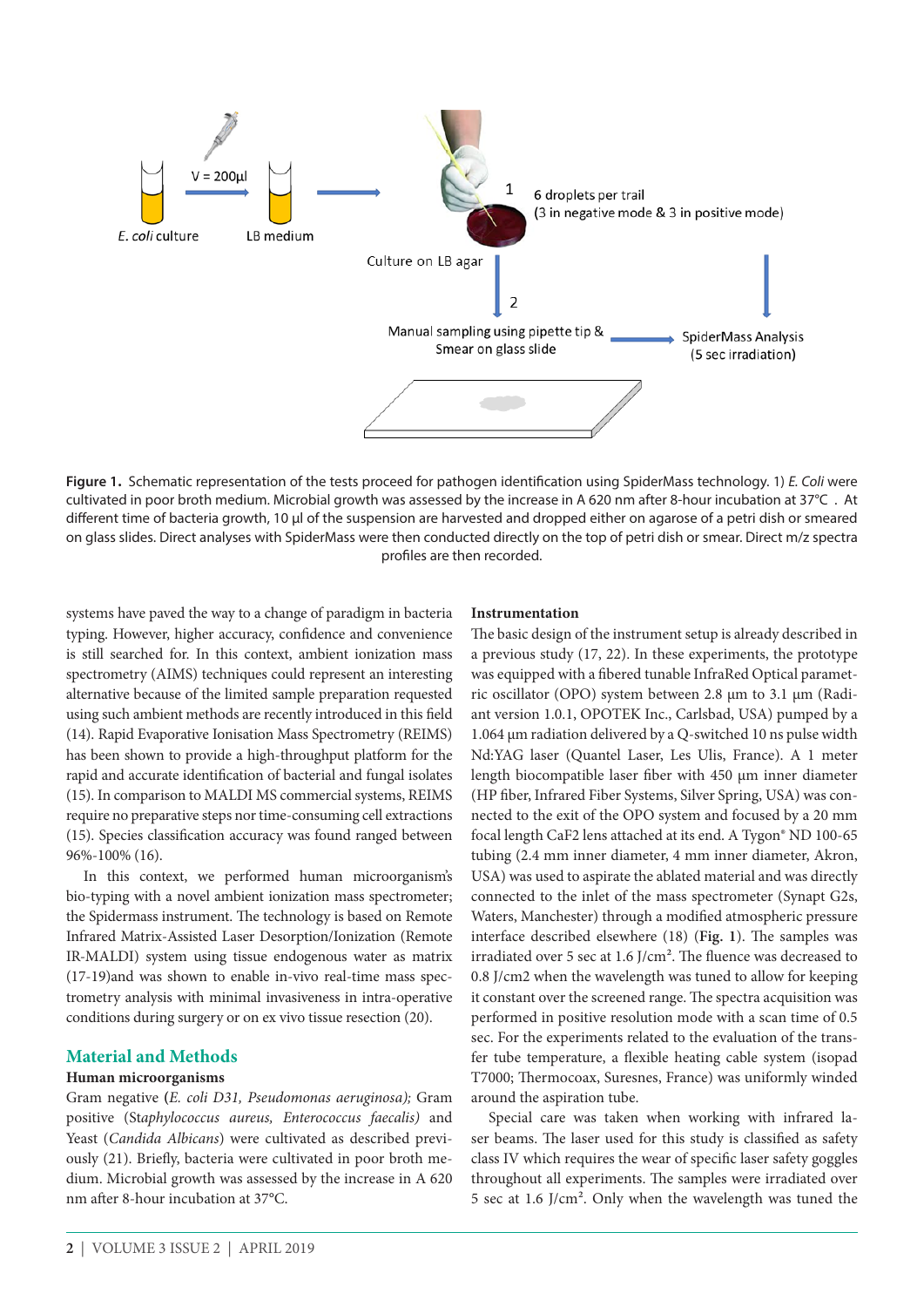

**Figure 2.** Time course SpiderMass analyses from T0 to T24 hours of *E. Coli* growths in liquid suspension were performed on agarose of a petri dish. I 10 µl of the suspension collected at T0 and at T24h are harvested and dropped on agarose of a petri dish SpiderMass analyses were performed in negative and positive modes. (Duplicates are presented for each conditions).

fluence was decreased to 0.8 J/cm<sup>2</sup> to allow for keeping it constant over the screened range. Three sample spots were deposited onto a glass slide to obtain significant results. The spectra acquisition were performed in positive resolution mode with a scan time of 0.5 sec.

# **Real-time analysis**

For real time analysis, the built model was exported to a second software module called OMB Recognition. The parameters for this analysis were: a TIC threshold of 1E+4 count for irradiation detection, a normalized intensity threshold of 1E+6, and an outlier limit of 5 standard deviations. The software analyzes 1 scan per spectrum and has a 3s timeout waiting for good spectrum. The cross-validated models are exported from the OMB software and then loaded in the OMB Recognition software module before any real time piece of tissue analysis by the SpiderMass (18, 20). The real time acquired data are then directly interrogated, giving an immediate feedback using a color scale predefined from the specified classes.

# **Lipid identification**

m/z intervals corresponding to loadings with the largest contribution to the explained variance observed in the different groups were selected for MS/MS-based identification. For these experiments, the settings were exactly the same as described in the Instrumentation section and published (18, 20). The identifications were performed directly on the tissue by doing a full scan first to verify the presence of the targeted masses.

Then after switching to MS/MS mode, they were subjected to collision-induced dissociation (CID) in the transfer cell with respectively 20 and 35 V. The resulting spectra were annotated manually, and assignments were verified by interrogating the high accuracy mass measurements of the precursor ions using the LipidsMap database.

# **Results**

# **Bacteria growth time courses**

To assess the performance of SpiderMass for biotyping, we studied two different of sampling and analytical conditions instrument (**Fig. 1**). Time course analyses from T0 to T24 hours of *E. Coli* growths in liquid suspension were performed either directly from the agarose of the petri dish or from a smear spread on a glass slide. First, 10 µl of bacteria in suspension were harvested and dropped either on the agarose or smeared onto a glass slide and analyzed just after with SpiderMass in both negative and positive ion mode (**Fig. 2**). In negative of positive mode at T0, no specific m/z can be detected whatever the ion mode. Then bacteria were left growing for longer in time until 24H (T24) (**Fig. 2**). In time course, specific m/z are detected at T4h bacteria growth in negative mode i.e. 688.490, 719.491, 747.519 and 749.522. M/z 702.514 appears at T8 bacteria growth (**Supplementary Data 1**) and m/z at 733.515 increased at T24h bacteria growth (**Fig. 2)** In positive mode, first specific m/z (734.388, 748.390, and 764.370) appears at T6 bacteria growth. At T8 bacteria growth, these m/z increased and T24, ion at 748.790 is major (**Supplementary Data 1**). We then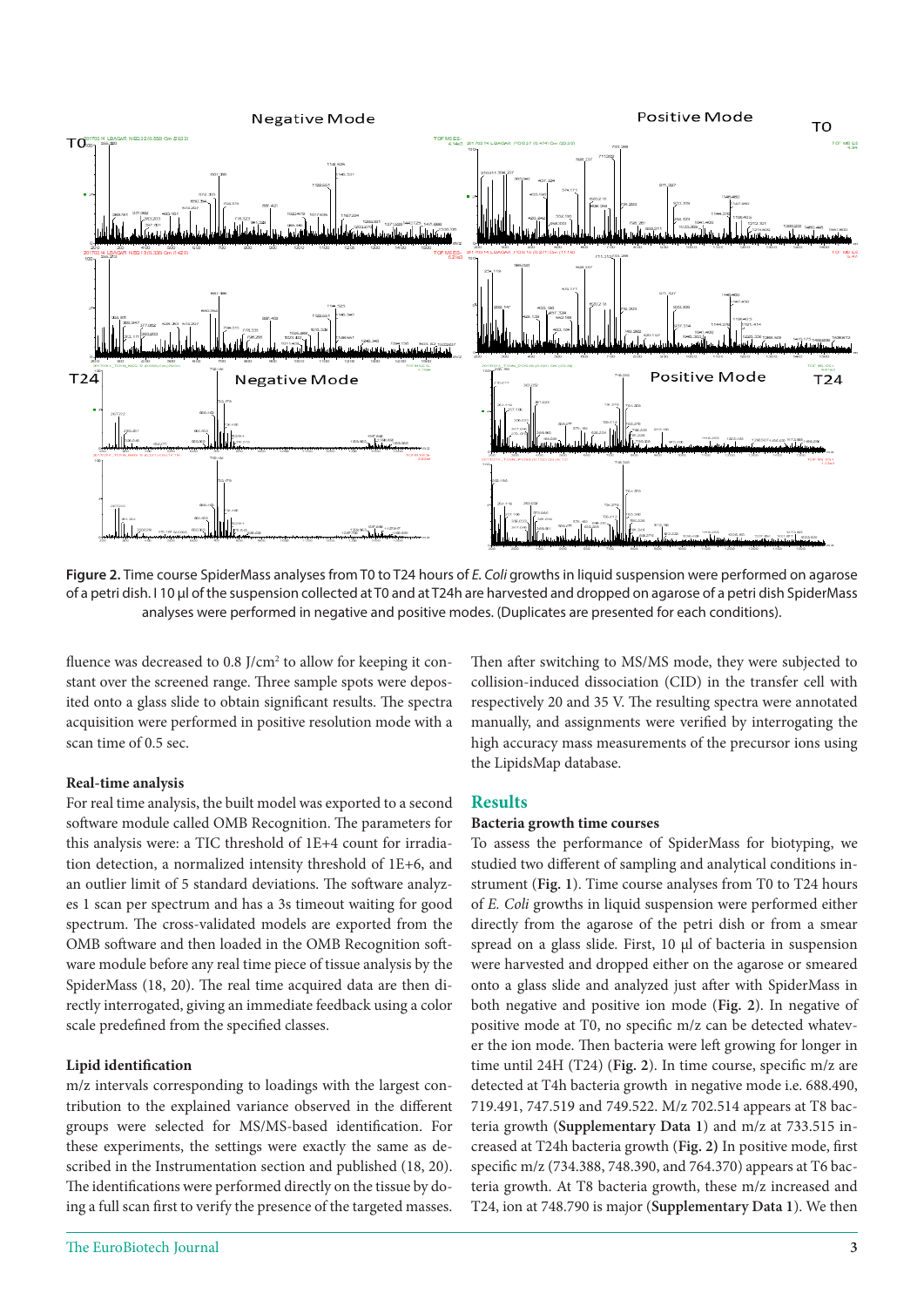Negative mode

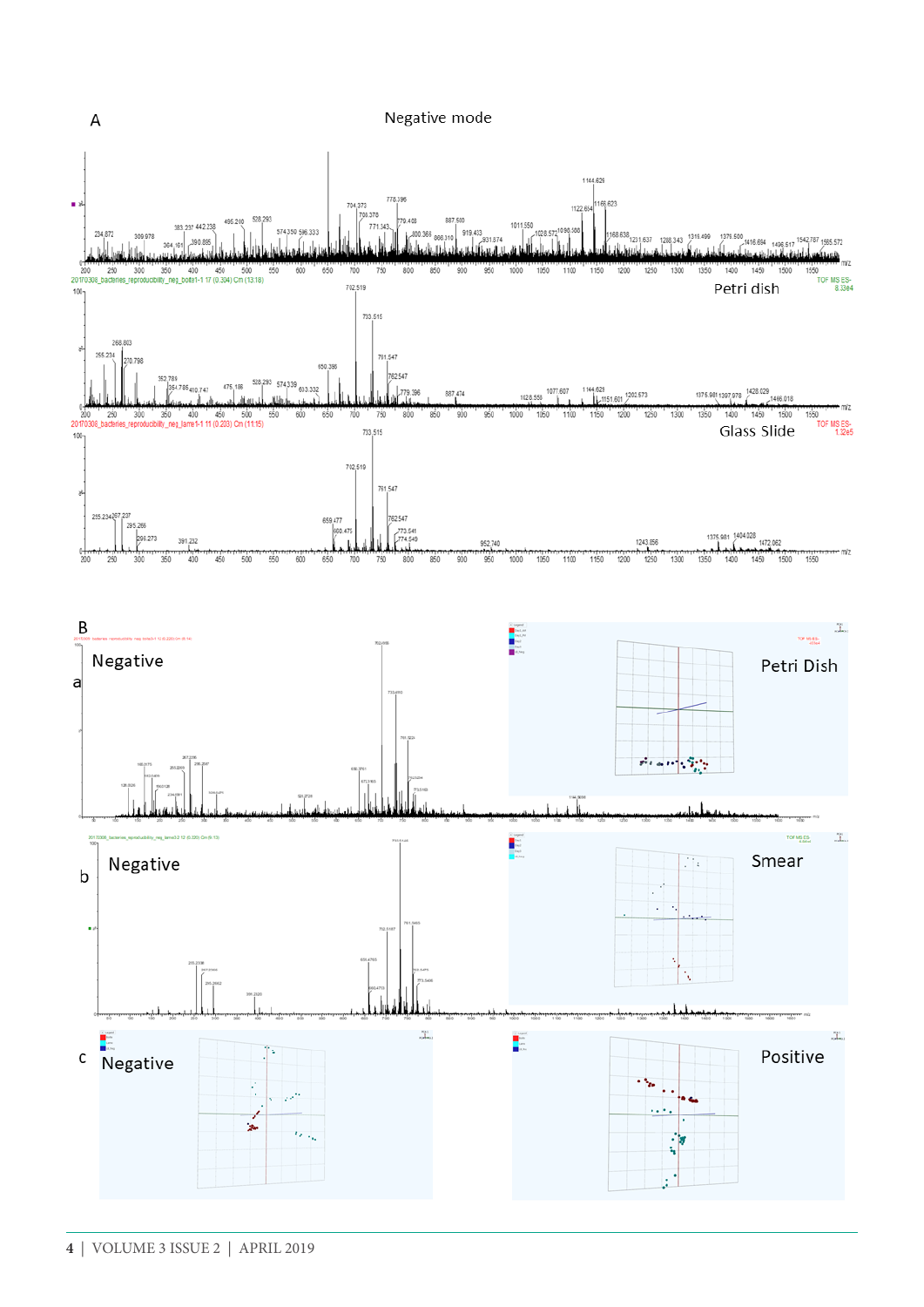

**Figure 3.** Comparison of SpiderMass spectra **A)** collected either from culture medium directly , agarose (petri dish) and on smears on glass slides for bacteria collected at T24, **B)** represent the PCA analyses in negative mode of the spectra collected from petri dish a); Smear b) and Comparison between direct medium, agarose and smear by PCA in negative and positive modes c). **C)** Highlights of specific common ions detected in positive mode ranged from 549.432 to 564.453 from the 3 methods.

compared tests performed on culture medium directly, agarose (petri dish) and on smears on glass slides for bacteria collected at T24 (**Fig. 3**). Results established that the smears performed on glass slides of the bacteria suspension gave the best results in term of intensity i.e. 1.32E5 vs 8.33E4 in agarose and 4.44E3 directly in medium, in negative mode (**Fig. 3A**). Some tiny differences are registered between glass slides and agarose, in fact ions m/e of 702.518 and 733.515 have not the same level of intensity in both conditions (**Fig. 3A**). PCA analyses of these two conditions in time course of bacteria growth (**Figs. 3Ba, 3Bb**) revealed that the discriminate ions between the two conditions are the same (**Figs. 3Ba, 3Bb**). Comparison between direct medium, agarose and smear by PCA confirmed that the 3 methods are different in negative and positive modes (**Fig. 3Bc**). Specific common ions are also detected in positive mode ranged from 549.432 to 564.453 (**Fig. 3C**). Based on these data, smears on glass slide was then selected instead direct analyses on agarose. Reproducibility experiments were conducted on 3 different slides containing smears of bacteria collected at T24. Experiments were realized on the same slides analyzed 3 times during 3 consecutive days in negative (**Fig. 4A**) and positive

(**Fig. 4B**) modes. The same m/z were found in negative and positive modes whatever the slides and the time of the analysis reflecting the robustness of the technology.

#### **Bacteria biotyping**

The next step consisted to perform biotyping on different species of Gram negative (*E. coli D31, Pseudomonas aeruginosa);* Gram positive (St*aphylococcus aureus, Enterococcus faecalis)* and Yeast (*Candida Albicans*) (**Fig. 5).** None of them have the same ions detected. *C. alibicans* have characteristic ions centered on the most intense at 835.41. *E. Faecalis* presents 4 peak ranges (centered on m/z of 281.18, 747.40, 1403.89, 1545.89, and 1373.9). For *P. aeruginosa,* 5 peaks ranges are found (centered on m/z of 270.12, 716.41, 47.4, 1403.89, and 1603.92) and for *S. aureus*, a wide peak range centered on 735.39 is mostly discriminative. These results established the clear possibility to biotype human pathogens using the SpiderMass based on their metabolites and lipids profiles. In fact some of the m/z have been characterized by MS/MS using SpiderMass in MS/MS real time mode. In *E. coli*, ions at m/z of 688.49 corresponds to PE (16:0/16:1). The ones at m/z 688.35 to PE (16:0/cy17:0), m/z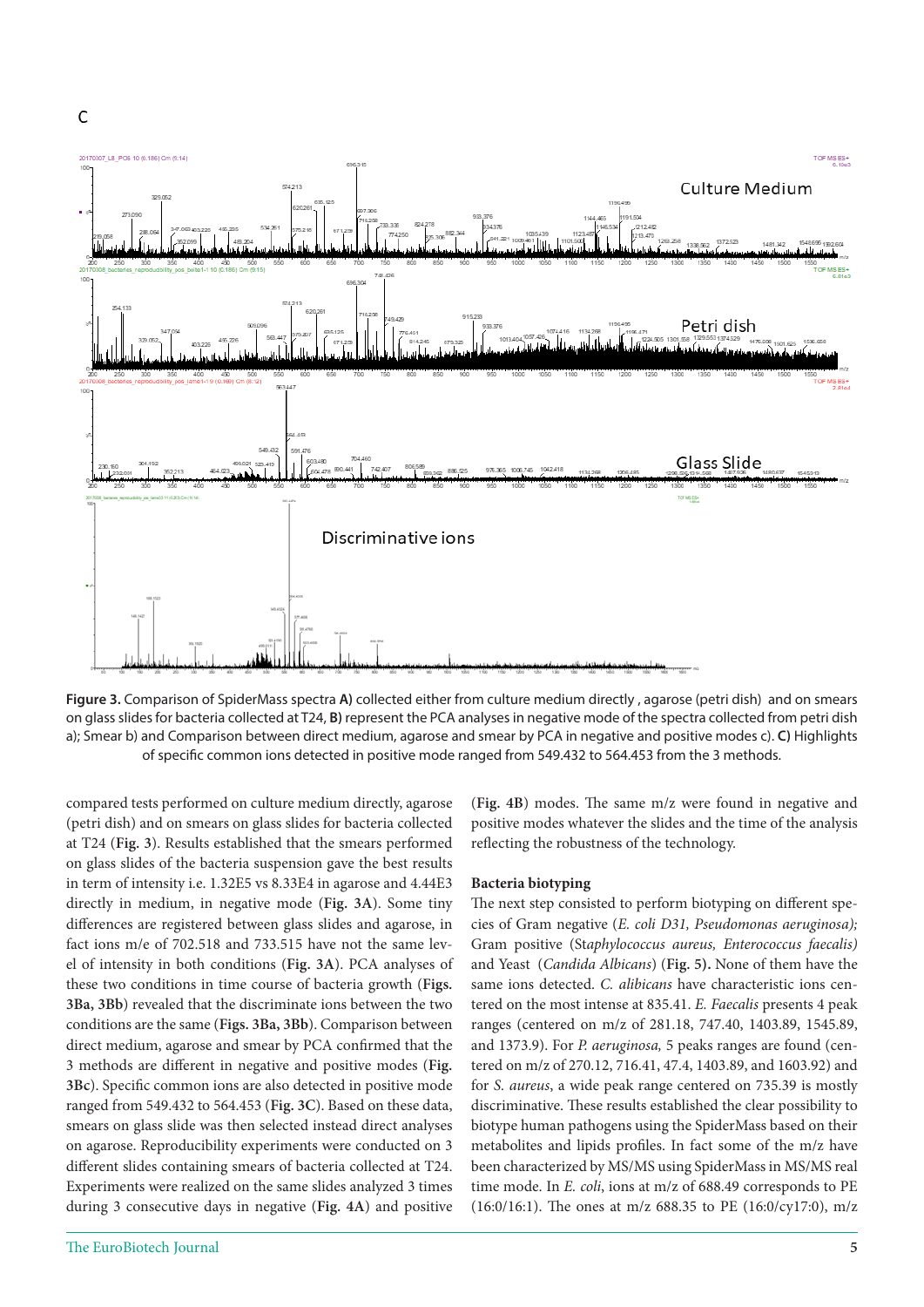



Positive



**Figure 4.** Reproducibility experiments were conducted on 3 different slides containing smears of bacteria collected at T24. Experiments were realized on the same slides analyzed 3 times during 3 consecutive days in negative **A)** and positive **B)** modes.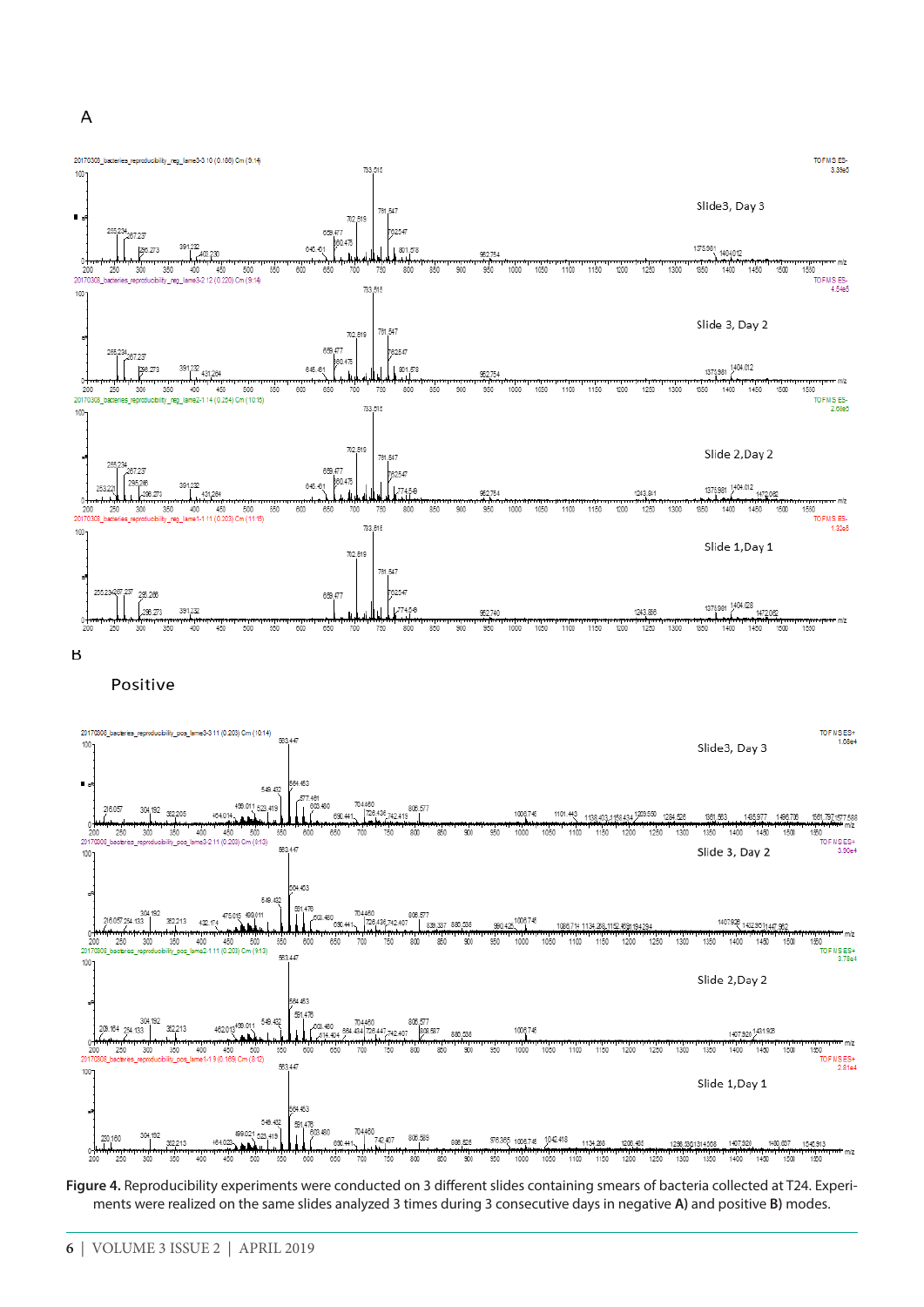

**Figure 5.** Biotyping studies in negative mode on smear of different species of pathogens *i.e.* Gram negative **(***E. coli D31, Pseudomonas aeruginosa);* Gram positive (St*aphylococcus aureus, Enterococcus faecalis)* and Yeast (*Candida Albicans*).



**Figure 6.** MS/MS analyses directly by SpiderMass in real time of selected ions from *E. Coli* corresponding to : m/z 688.35 to PE (16:0/ cy17:0), m/z of m/z 719.35 to PG (16:0/16:1) and m/z 733.36 to PG (16:0/cys17:0), 773.38 to PG (18:1/18:1).